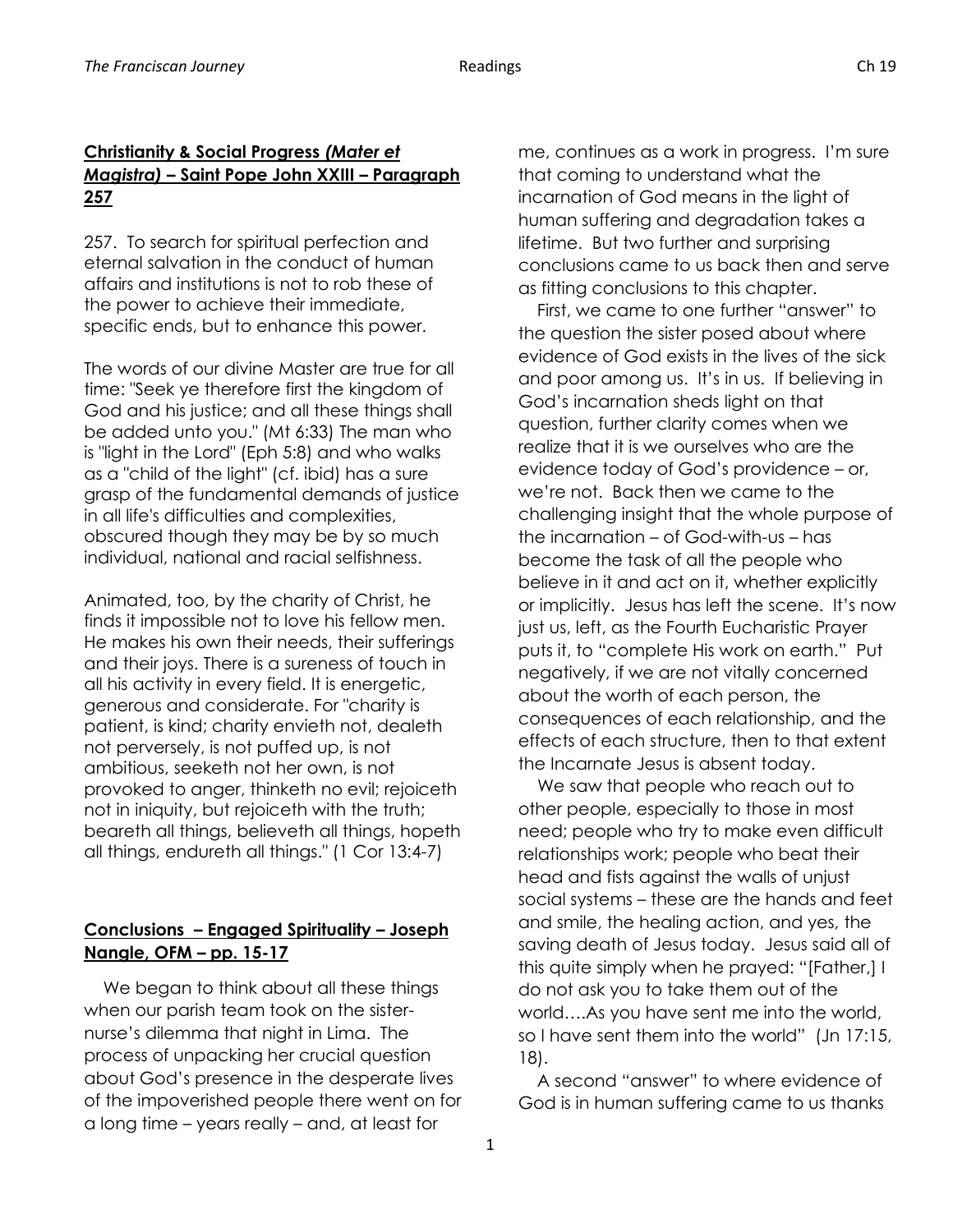to the poor themselves. We began to look at them in a new way, noticing that they identified with an incarnate God who also suffered – especially on the cross. We saw that they took a great deal of consolation from that aspect of his life. They related to the suffering God of Good Friday much better than to the triumphant God of Easter Sunday. The crucifixion came much closer to their experience than the resurrection.

 In fact, we began to see that for us, the non-poor, just the opposite was true. We related more to Easter than to Good Friday. Since then, I've noticed that very often Christians in the United States begin to wish each other a happy Easter right after the Palm Sunday ceremonies, or surely when the Holy Thursday liturgy has finished. We seem to skip over Good Friday, perhaps because, unlike the poor, our society has rarely had the sort of searing experiences of suffering that they have on a daily basis. This is really an ominous situation for people of faith in the heart of the empire.

 And so, our question back in Lima – Where is the evidence of a loving God in the lives of the sick and poor? – had further light shed on it thanks to the example of those same poor and often miserable human beings. They knew a God who shared their pain in the life, especially in the sufferings and death of Jesus. They became truly our teachers. They showed us the way to a realistic spirituality based on what the church there was calling for: a preferential option for the poor. Thanks to those desperately poor, marginalized, oppressed women and men, we came to understand a little better what Jesus the Christ, the incarnation of a loving God, means when, surprisingly, he says to us "as often as you did it – or not – for one of these, the least of my sisters or brothers you did it – or not – for me" (Mt 25:40)

 Can we even begin to hope that the same conversion will happen in our country? The poor still have to ability to teach us, to hold out the possibility that we Americans of faith

and those of good will can change the course of our history, even now, and begin to serve the impoverished peoples of our nation and the world rather than go on exploiting them. If there is any hope for this empire, I believe it's with people of faith and good will here who "have the eyes to see," who understand the full dimensions of God's incarnation and who act on that understanding.

## **Saved in Hope (***Spe Salvi***) – Pope Benedict XVI – Paragraph 26**

26. It is not science that redeems man: man is redeemed by love. This applies even in terms of this present world. When someone has the experience of a great love in his life, this is a moment of "redemption" which gives a new meaning to his life. But soon he will also realize that the love bestowed upon him cannot by itself resolve the question of his life. It is a love that remains fragile. It can be destroyed by death. The human being needs unconditional love. He needs the certainty which makes him say: "neither death, nor life, nor angels, nor principalities, nor things present, nor things to come, nor powers, nor height, nor depth, nor anything else in all creation, will be able to separate us from the love of God in Christ Jesus our Lord" (Rom 8:38- 39). If this absolute love exists, with its absolute certainty, then—only then—is man "redeemed", whatever should happen to him in his particular circumstances. This is what it means to say: Jesus Christ has "redeemed" us. Through him we have become certain of God, a God who is not a remote "first cause" of the world, because his only-begotten Son has become man and of him everyone can say: "I live by faith in the Son of God, who loved me and gave himself for me" (Gal 2:20).

[http://w2.vatican.va/content/benedict](http://w2.vatican.va/content/benedict-xvi/en/encyclicals/documents/hf_ben-xvi_enc_20071130_spe-salvi.html)[xvi/en/encyclicals/documents/hf\\_ben](http://w2.vatican.va/content/benedict-xvi/en/encyclicals/documents/hf_ben-xvi_enc_20071130_spe-salvi.html)[xvi\\_enc\\_20071130\\_spe-salvi.html](http://w2.vatican.va/content/benedict-xvi/en/encyclicals/documents/hf_ben-xvi_enc_20071130_spe-salvi.html)